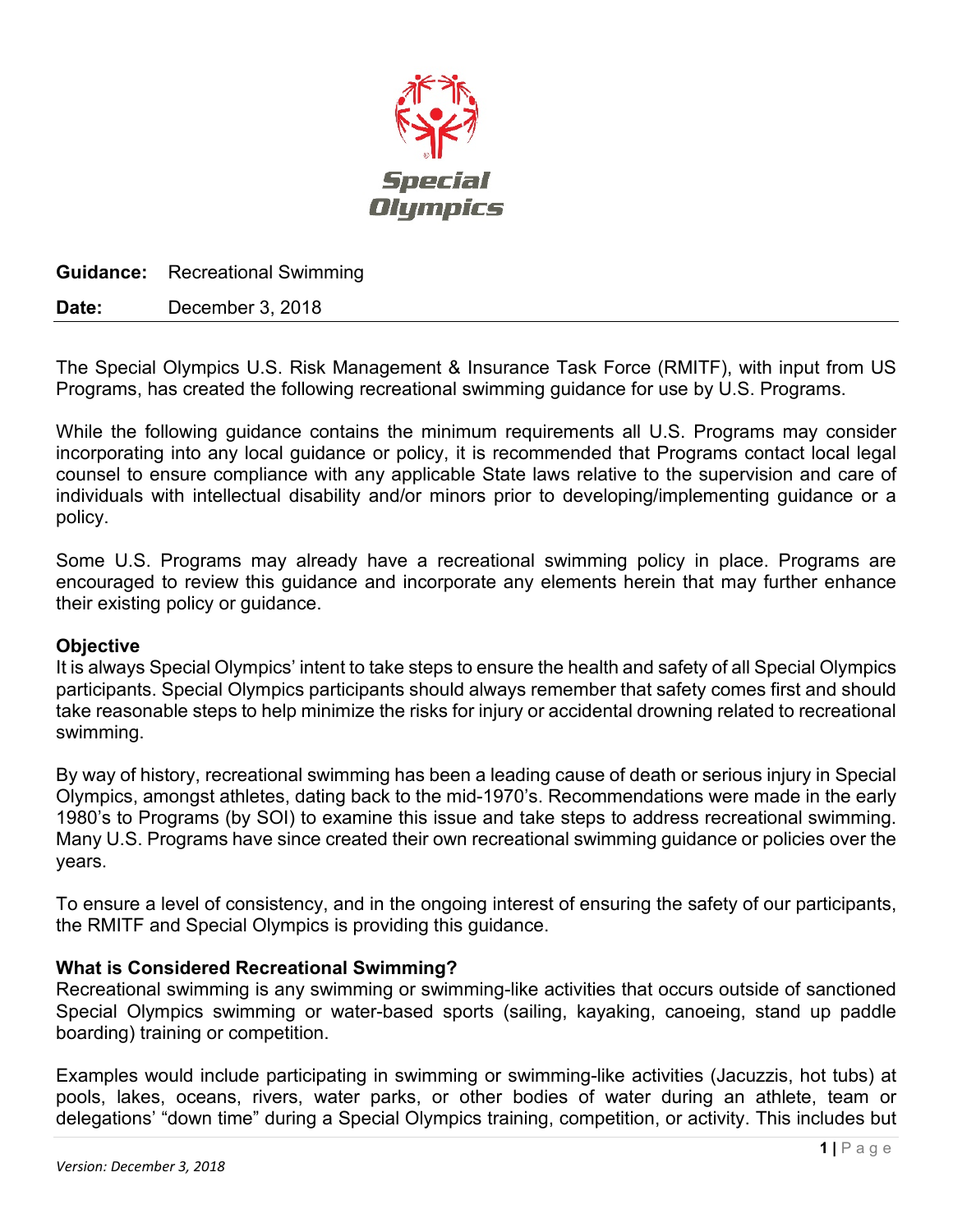is not limited to housing and activity locations such as hotels, dormitories, military base housing, private residences, parks, and host town accommodations.

An allowable exception to be entertained by a Program would be for additional warm-up/practice for athletes/Unified partners during a swimming competition. If so, said exceptions must comply with the "Safety Considerations" found in section 5 of the Special Olympics Swimming rules [\(http://media.specialolympics.org/resources/sports-essentials/sport-rules/Swimming-Sports-](http://media.specialolympics.org/resources/sports-essentials/sport-rules/Swimming-Sports-Rules.pdf?_ga=2.161567292.1433429583.1510349030-154523132.1509308827))[Rules.pdf?\\_ga=2.161567292.1433429583.1510349030-154523132.1509308827\).](http://media.specialolympics.org/resources/sports-essentials/sport-rules/Swimming-Sports-Rules.pdf?_ga=2.161567292.1433429583.1510349030-154523132.1509308827))

### **Key Elements**

All Program guidance or policies should include, at minimum, these three elements.

- 1. Clearly state the position on the matter the Program maintains on recreational swimming. A couple scenarios include:
	- A. "Special Olympics PROGRAM NAME has determined, for the health and welfare of its participants, to prohibit recreational swimming at any time while under the auspices of Special Olympics. This applies not only to the time at Special Olympics competitions or activities, but also while in transit to/from Special Olympics competitions or activities"
	- B. "Special Olympics PROGRAM NAME has determined, for the health and welfare of its participants, to prohibit recreational swimming at any time during Special Olympics competitions or activities unless specifically authorized and stated otherwise by Special Olympics PROGRAM NAME with respect to a specific event.

Any such exceptions must comply with the "Safety Considerations" found in Section 5 of Special Olympics' [Swimming Rules,](http://media.specialolympics.org/resources/sports-essentials/sport-rules/Swimming-Sports-Rules.pdf?_ga=2.161567292.1433429583.1510349030-154523132.1509308827)) with particular regard to the following sub-sections.

### Section 5 – Safety Considerations

All Special Olympics swimming training, recreational sessions and competition events shall be conducted in accordance with the following practices, rules and procedures in order to ensure the safety and well-being of all Special Olympics athletes, coaches and volunteers:

## **5.1 Basic Rules**

- There shall be at least one certified lifeguard on duty for every 25 swimmers in the water.
- 5.1.2 The sole function of the lifeguard shall be to guard. If no relief lifeguard is available, the pool must be cleared, even for a short duration, when a lifeguard must leave the pool side.
- 5.1.3 The Event Director will review the Emergency Action Plan prior to each occasion.
- 5.1.5 Athlete medical history forms shall be on site and relevant information shall be discussed with the lifeguard or medical personnel on duty in advance of the aquatic activity.
- 5.1.6 Pool depths must be marked and easily visible.

# **5.2 Emergency Action Plan**

An Emergency Action Plan shall be in place prior to any Special Olympics participants entering the water for any reason, be it training, competition or recreation. The Emergency Action Plan original plan should be written and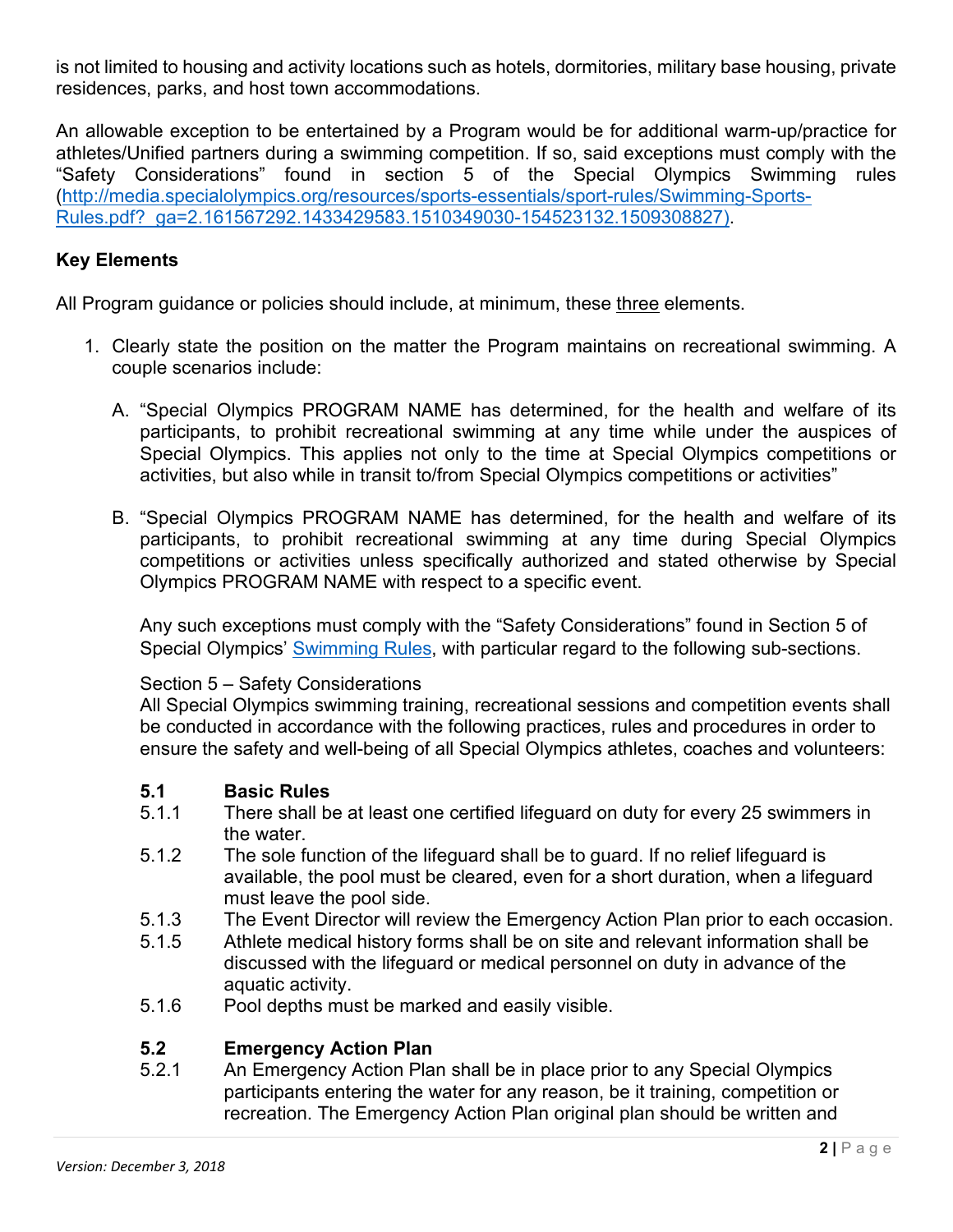reviewed by the staff on hand. The plan shall include the following: The procedure for obtaining emergency medical support if a medical doctor, paraprofessional or medical support is not present.

- 5.2.2 The posts and areas of responsibilities for each lifeguard. 5.2.3 The procedure for obtaining weather information or weather watch information, particularly if the event is outside.
- 5.2.4 The procedure for reporting accidents.<br>5.2.5 The chain of command in case of a ser
- The chain of command in case of a serious accident, including who is assigned to talk to the press.
- 5.2.6 The procedure for obtaining weather information particularly for Open Water swimming.
- 5.2.7 Other items as may be required by local Programs.

### **5.3 Supervisory Personnel Requirements**

- 5.3.1 An adequate number of supervisory personnel shall be present at all swimming sessions, events or recreational activities. The type of personnel will vary in accordance with the following requirements:
	- 5.3.1.1 Recreational Programs
		- 5.3.1.1.1 Enough certified lifeguards to provide a minimum ratio of guards to swimmers of 1 per 25.

*Note: Programs should include their chaperoning ratio minimums and ensure these are abided by in recreational swimming situations.*

*Note: Wording adjustments may be made to the above statements (excluding the direct quotes from the Special Olympics Swimming rules), but the intent and spirit of the statements above must be preserved.*

- 2. Clearly state the timeframe that the guidance or policy is in effect, for example, from the time the participant comes under the supervision or purview of Special Olympics for a practice, competition or activity to the time they are no longer under the care or purview of Special Olympics for said practice, competition or activity.
- 3. Articulate potential ramifications for violating the guidance or policy. Potential repercussions could include but are not limited to: disqualification from competition; being sent home from training, competition, or activity at their or their legal guardian's expense; temporary suspension; permanent suspension.

### **Additional Guidance**

Programs with guidance or policies addressing a process for, and assumed liabilities of, families/legal guardians "signing out" athletes from events (typically occurs at multi-day/overnight events) should incorporate any/all applicable language into their recreational swimming guidance or policy to clarify if recreational swimming will or will not be allowed during a parent or legal guardian's temporary supervision of an athlete during a Special Olympics event or activity.

### **Communication with Athletes, Unified Partners, Coaches, Volunteers, Parents and Guardians**

U.S. Programs should communicate/make available in writing, to all participants and/or parents/guardians, its guidance or policy on recreational swimming.